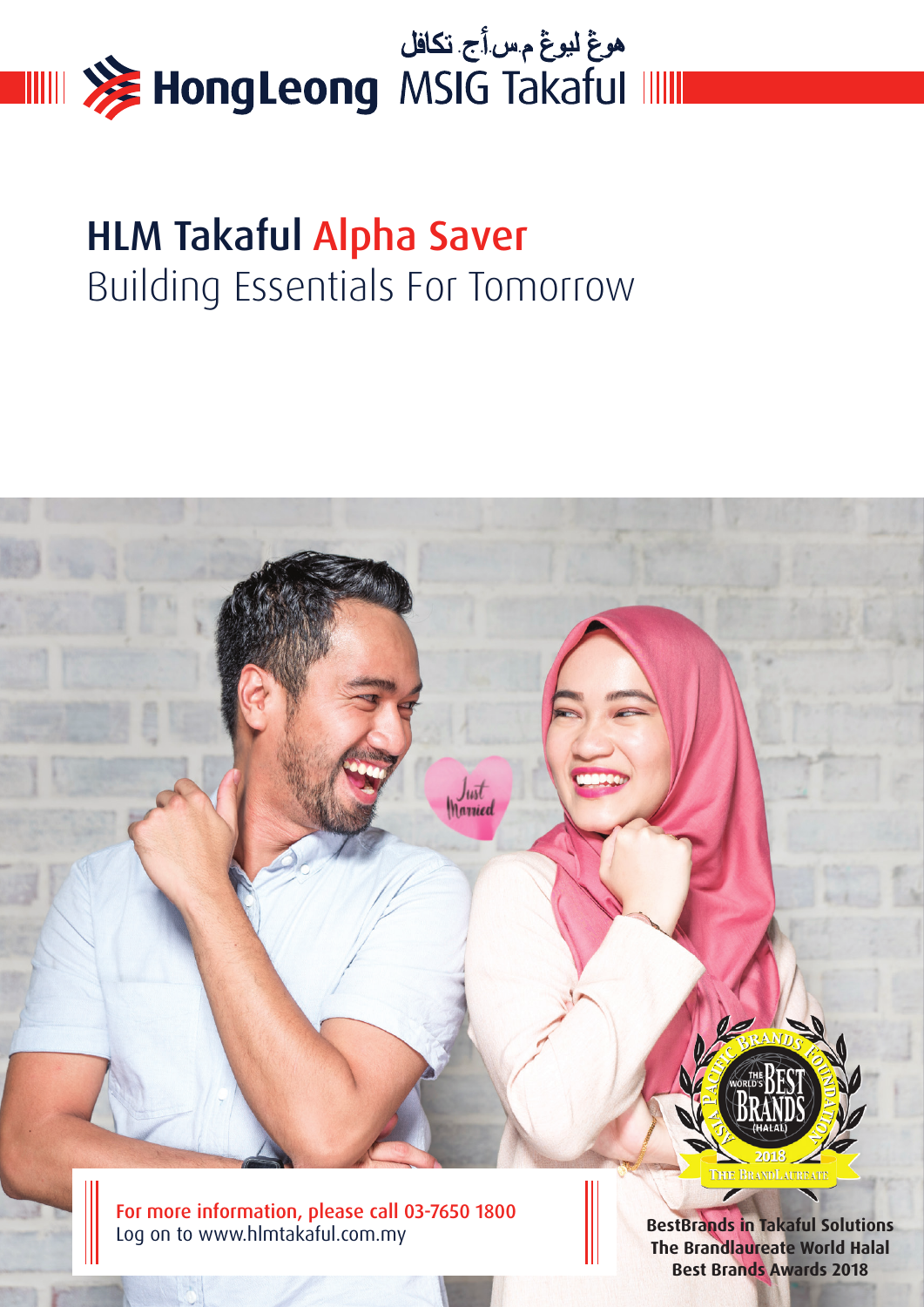# **A Plan That You Need, Protection That You Deserve**

How would you like to enjoy savings while having protection at the same time? With HLM Takaful Alpha Saver, you can now have the best of both worlds with a cash payment every 5 years while being protected against any unforeseen events.

HLM Takaful Alpha Saver is a 20-year endowment Takaful protection and savings plan which provides cash payments up to 15% of the total contribution paid every 5 years throughout the coverage term as well as a lump sum maturity benefit.

As for the uncertainties, HLM Takaful Alpha Saver provides coverage against death and Total & Permanent Disability (TPD) as well as triple coverage for accidental death. Besides that, an additional funeral benefit will be payable to your next-of-kin to ease their burden of final expenses.

Start your journey with a hassle-free sign-up and a daily contribution as low as RM1.671 and let HLM Takaful Alpha Saver take care of the rest.

1 This is for Plan50. The amount varies subject to your plan choice.

## **WHY HLM TAKAFUL ALPHA SAVER?**



### **Affordable Contribution As Low As RM50/Month**

For as low as RM50 per month (Plan50) payable for 10 years, you can get protected for 20 years. You may also choose a monthly contribution of RM100 (Plan100) or RM200 (Plan200) for a higher coverage depending on your needs.



### **Simple & Easy Enrolment**

We are making the enrolment process easier! Just answer simple health questions. No medical check-up is required.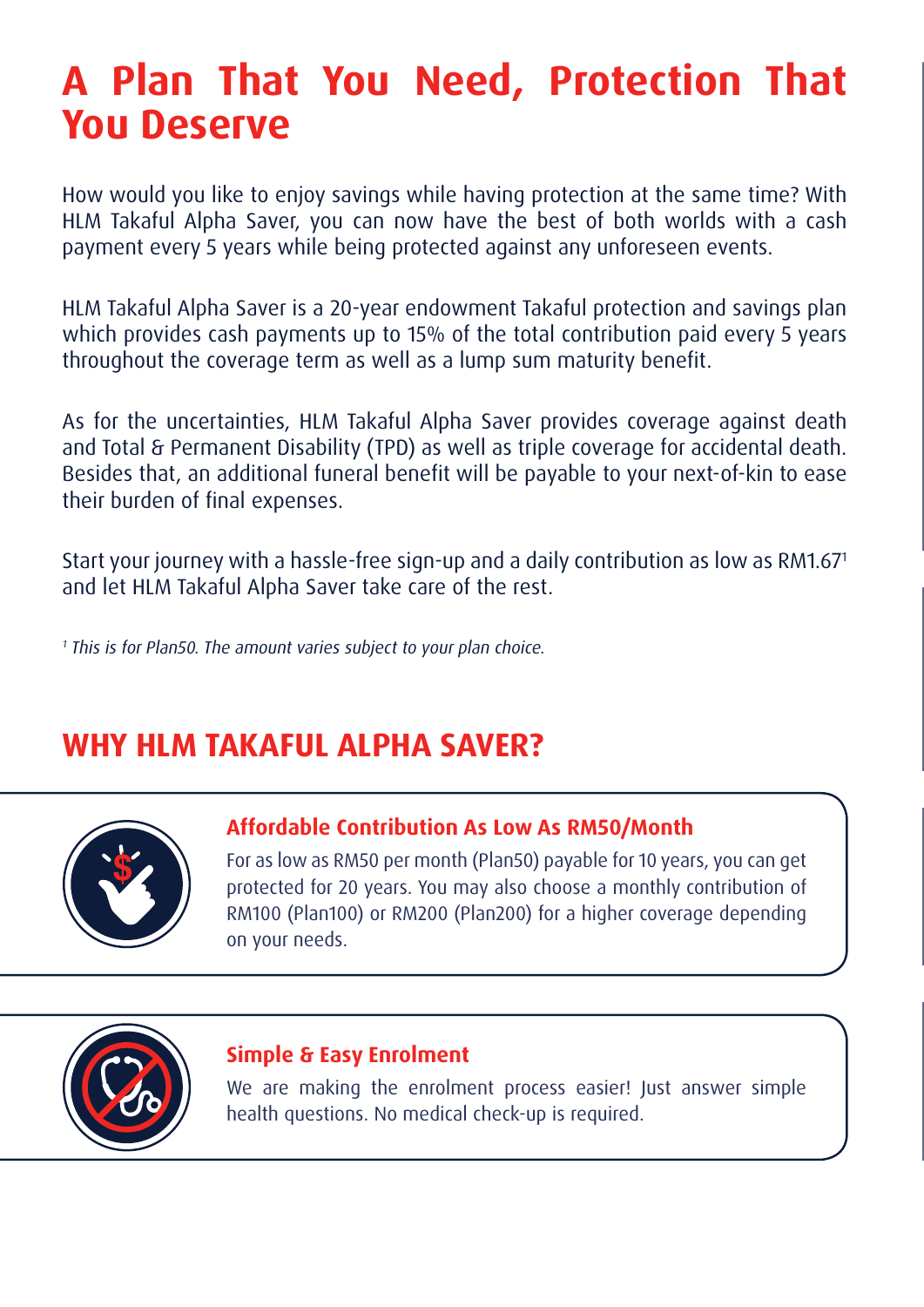

### **Cash Payments Up To 15% of Total Contribution Paid**

Starting from the end of the 5<sup>th</sup> certificate year and subsequently every 5 years, a Cash Payment as shown below will be payable, provided that the certificate is in force and there is no amount due to us:

|                                      |                                                         | <b>Cash Payment (RM)</b> |             |             |
|--------------------------------------|---------------------------------------------------------|--------------------------|-------------|-------------|
| End of<br><b>Certificate</b><br>Year | % of the<br><b>Total</b><br><b>Contribution</b><br>Paid | <b>Plan</b><br>50        | Plan<br>100 | Plan<br>200 |
| 5                                    | 5%                                                      | 150                      | 300         | 600         |
| 10                                   | 5%                                                      | 300                      | 600         | 1,200       |
| 15                                   | 10%                                                     | 600                      | 1,200       | 2,400       |
| 20                                   | 15%                                                     | 900                      | 1,800       | 3,600       |
|                                      | <b>Total</b>                                            | 1,950                    | 3,900       | 7,800       |



### **Basic Coverage Against Unfortunate Event**

In the event of death or Total & Permanent Disability (TPD) (coverage until age 65 next birthday), a guaranteed<sup>2</sup> 100% of the Basic Sum Covered will be payable. Besides that, a guaranteed<sup>2</sup> additional 10% of the Basic Sum Covered will be payable as Funeral Benefit upon death.



### **Triple Coverage For Accidental Death**

In the unfortunate event of accidental death (coverage until age 65 next birthday), a guaranteed<sup>2</sup> 200% of the Basic Sum Covered will be payable in addition to the death benefit.



### **Maturity Benefit**

Upon maturity of the certificate, 100% of the Total Contribution Paid will be payable provided there is no payment due to us and no prior claims have been made. No other benefit will be payable.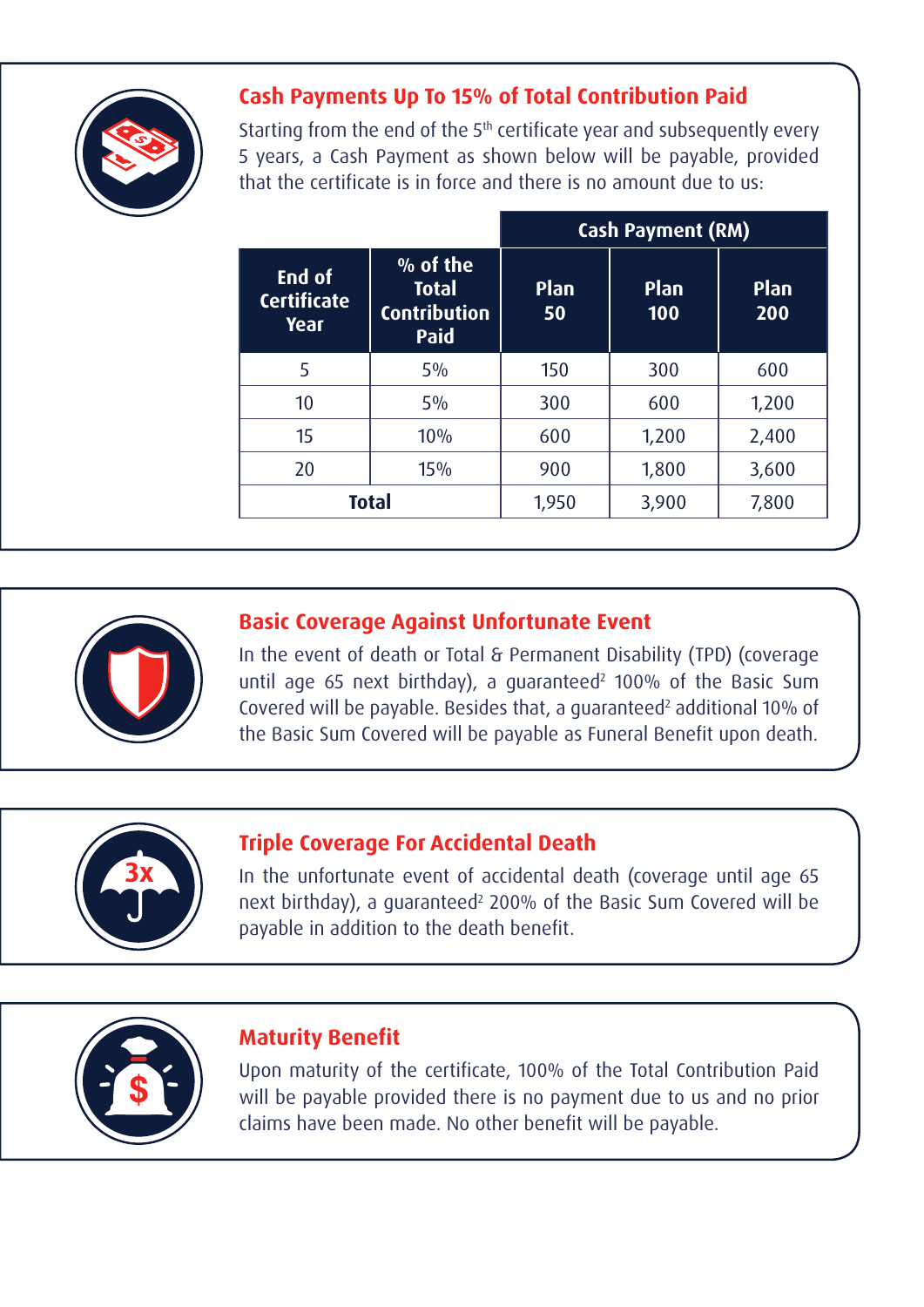

### **Value-Added Services**

We can make arrangements to perform religious obligation or contribute to a charitable organisation on your behalf when you have passed on or suffered from TPD, where an amount will be deducted from the Takaful benefit payable under your certificate and paid to the service provider appointed by us. The details of services that you may choose are listed below:

| <b>Service</b>                 | Amount <sup>3</sup><br>(RM) | <b>Description</b>                                                                                                                                                       |
|--------------------------------|-----------------------------|--------------------------------------------------------------------------------------------------------------------------------------------------------------------------|
| Hajj by Proxy<br>(for Muslims) | 3,500                       | Means performing an obligatory Hajj<br>(Pilgrimage to Mecca) on behalf of<br>those who are unable to perform Hajj<br>by themselves due to sickness, old age<br>or death. |
| Wagf                           | 500                         | Means a voluntary, permanent,<br>irrevocable dedication of a portion of<br>one's wealth for religious or charitable<br>purposes.                                         |
| Qurban<br>(for Muslims)        | 750                         | Means carrying out "Ibadah<br>Qurban" inclusive of purchasing and<br>slaughtering livestock such as goat,<br>sheep, cattle or camel, on your behalf.                     |

<sup>2</sup> The payment of this benefit is subject to the terms and conditions stated in the Takaful certificate.

<sup>3</sup> Subject to the prevailing market price in the year the service is carried out.

### **KNOW MORE ABOUT HLM TAKAFUL ALPHA SAVER**

| <b>Entry Age</b>                 | 30 days old - 55 years old |
|----------------------------------|----------------------------|
| <b>Contribution Payment Term</b> | 10 years                   |
| <b>Coverage Term</b>             | 20 years                   |

| <b>Basic Sum Covered (RM)</b>    | <b>Entry Age</b> |           |
|----------------------------------|------------------|-----------|
| <b>Monthly Contribution (RM)</b> | $1 - 45$         | $46 - 55$ |
| 50                               | 10,000           | 7,000     |
| 100                              | 20,000           | 14,000    |
| 200                              | 40,000           | 28,000    |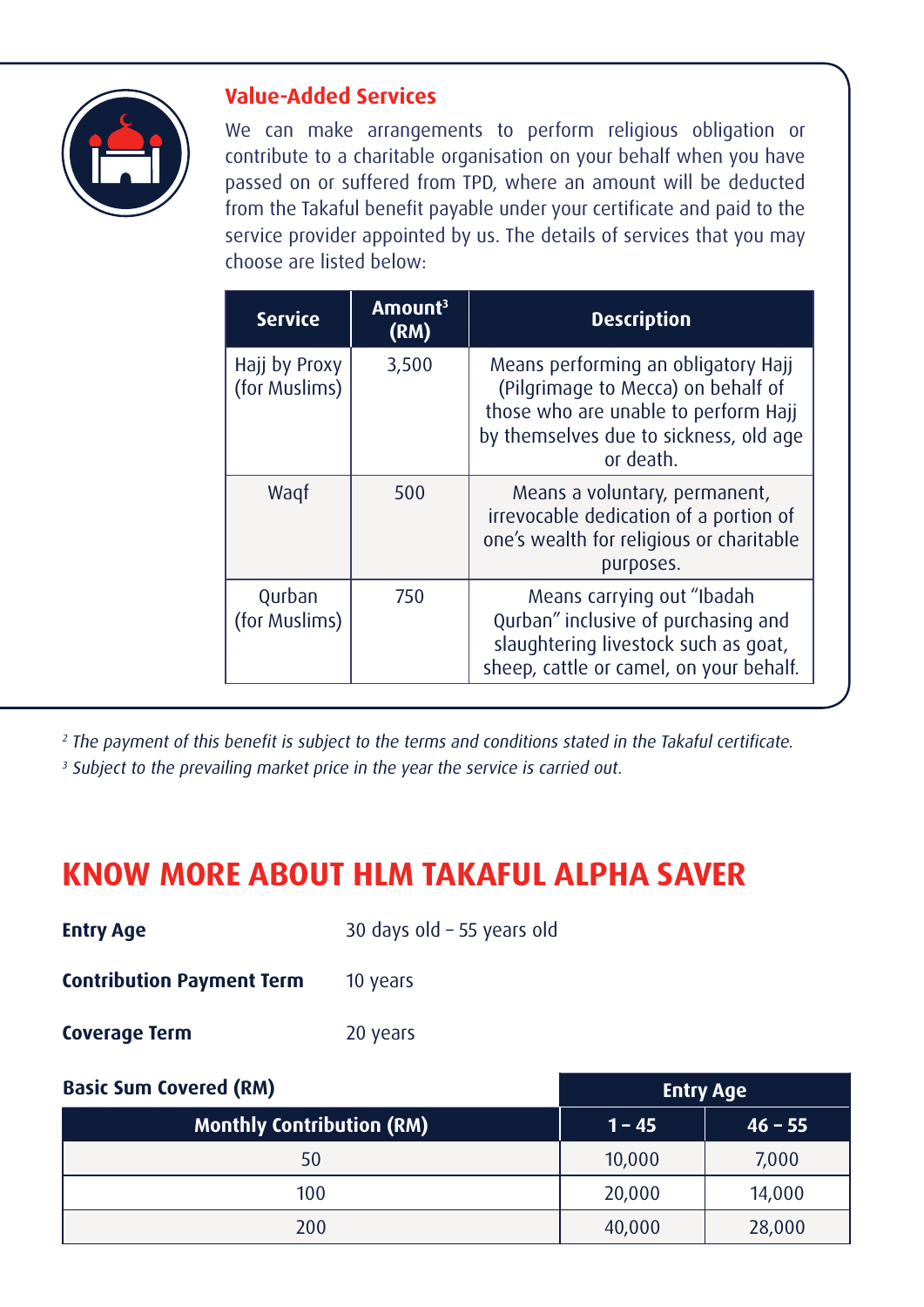## **FEES & CHARGES**

### **Wakalah Fee**

Wakalah Fee is our administration fee that is deducted from the contributions to pay for the management expenses and direct distribution costs. The percentage of Wakalah Fee differs by certificate year as shown below:

| <b>Certificate Year</b> |     | 2-10 (every year) | 11–20 |
|-------------------------|-----|-------------------|-------|
| % of Contribution       | 43% | $13\%$            | ን%    |

### **Tabarru' 4**

A pre-determined Tabarru' based on the certificate year will be deducted from the contribution. The Tabarru' rates are non-level and are not quaranteed. The amount of Tabarru' is equivalent to the contribution less Wakalah Fee.

### **Surrender Charge**

| <b>Certificate Year</b> | % of Cash Surrender Value |
|-------------------------|---------------------------|
| 1 - 3                   | 30%                       |
| $4 - 8$                 | 25%                       |
| $9 - 19$                | 15%                       |
| 20                      | $0\%$                     |

<sup>4</sup> We reserve the right to revise the fees and charges by giving the Participant 90 days written notice prior to the next certificate anniversary.

# **FREQUENTLY ASKED QUESTIONS**

### **1. What is Takaful?**

The term 'Takaful' refers to a scheme based on brotherhood, solidarity and mutual assistance which provides for mutual financial aid and assistance to the participants in case of need whereby the participants mutually agree to contribute for that purpose. Each participant agrees to contribute on the basis of Tabarru' (donation) which is pooled together to provide benefits in the event of misfortune suffered by any of its participants.

### **2. Can you tell me more about the funds under HLM Takaful Alpha Saver?**

There is only one fund under this product, namely the Participants' Risk Fund (PRF). The contribution paid after deducting the Wakalah Fee will flow into the PRF as Tabarru' to provide for the Takaful benefits under this product. All Takaful benefits i.e. Death Benefit,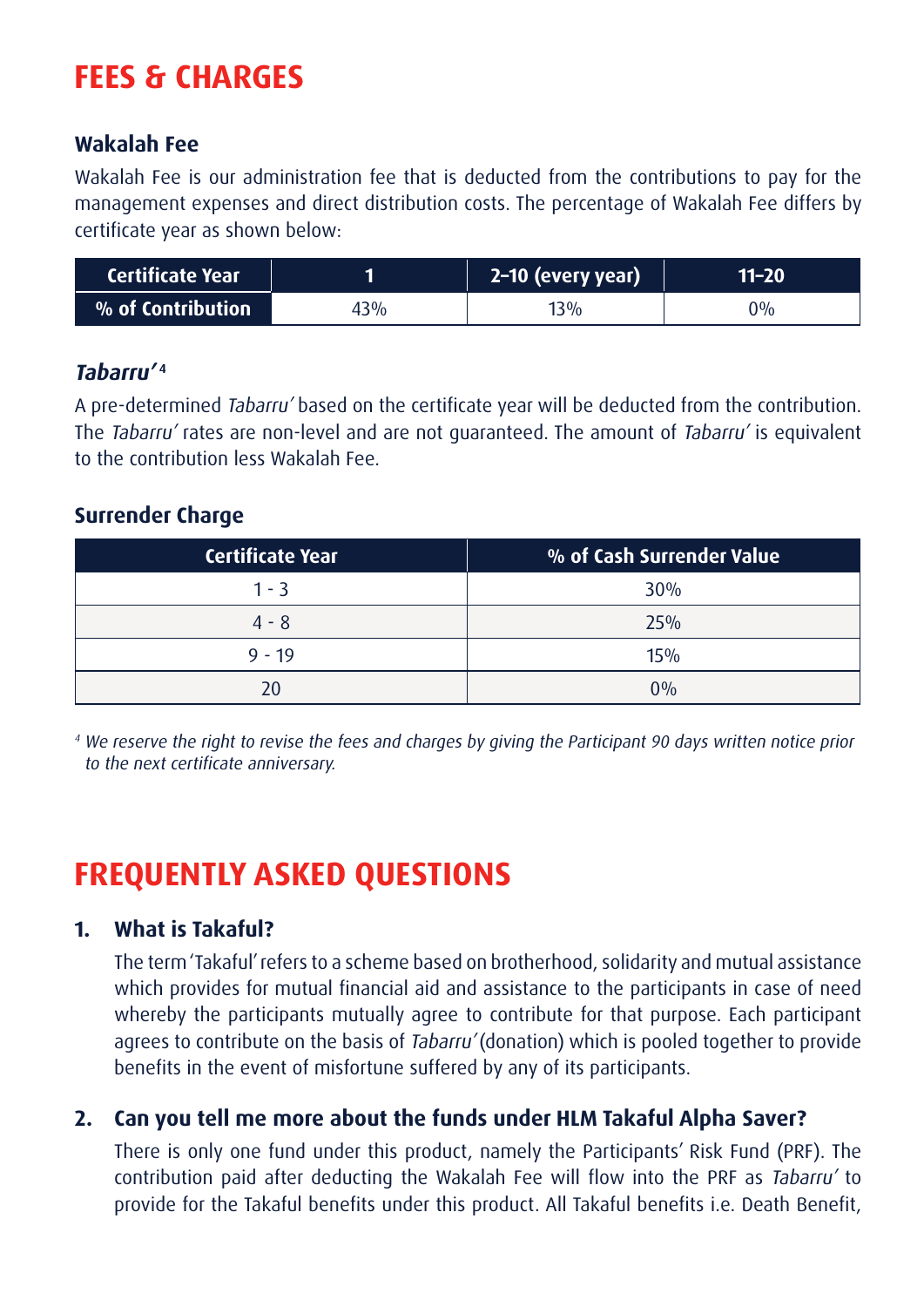TPD Benefit, Accidental Death Benefit, Funeral Benefit, Cash Payments and Maturity Benefit are payable from the PRF. Any surplus from the PRF will be distributed in a ratio of 50:50 between the Takaful Operator (based on *Ju'alah* principle) and the eligible participants.

### **3. What are the riders available to enhance my protection?**

There are no riders attachable to HLM Takaful Alpha Saver.

### **4. What are the contribution payment mode and method?**

 You can pay your contributions on an annual, semi-annual, quarterly or monthly basis via credit/debit card, direct debit and standing instructions.

### **5. What are the exclusions for HLM Takaful Alpha Saver?**

- (a) The Death Benefit/Funeral Benefit is not payable for death resulting directly or indirectly from suicide within twelve (12) months from the commencement date or date of reinstatement of the certificate, whichever is later.
- (b) The TPD Benefit is not payable in respect of any condition/injury/event which is directly or indirectly caused by self-inflicted injury while sane or insane, under the influence of any alcohol, narcotics or drugs, private aviation activities, military service, war, acts of terrorism and criminal, dangerous sports and activities and the like.
- (c) The Accidental Death Benefit is not payable for accidental death caused directly or indirectly by self-inflicted injury while sane or insane, riot and civil commotion, strikes or terrorist activities, war, declared or undeclared, revolution or any warlike operations.

Note: This list is non-exhaustive. Please refer to the Takaful certificate for the full list of exclusions.

### **6. What happens if I terminate my certificate early?**

You may surrender your certificate by returning the certificate to us with a written notice signed by you. The cash surrender value from the PRF (if any) less surrender charge will be payable. You will lose the benefits under your certificate and the amount payable to you may be less than the total contributions that you have paid.

### **7. Are the contributions paid for HLM Takaful Alpha Saver eligible for income tax relief?**

Yes. You may qualify for a personal tax relief for the contributions paid under "Life Insurance", subject to the final decision of the Inland Revenue Board of Malaysia.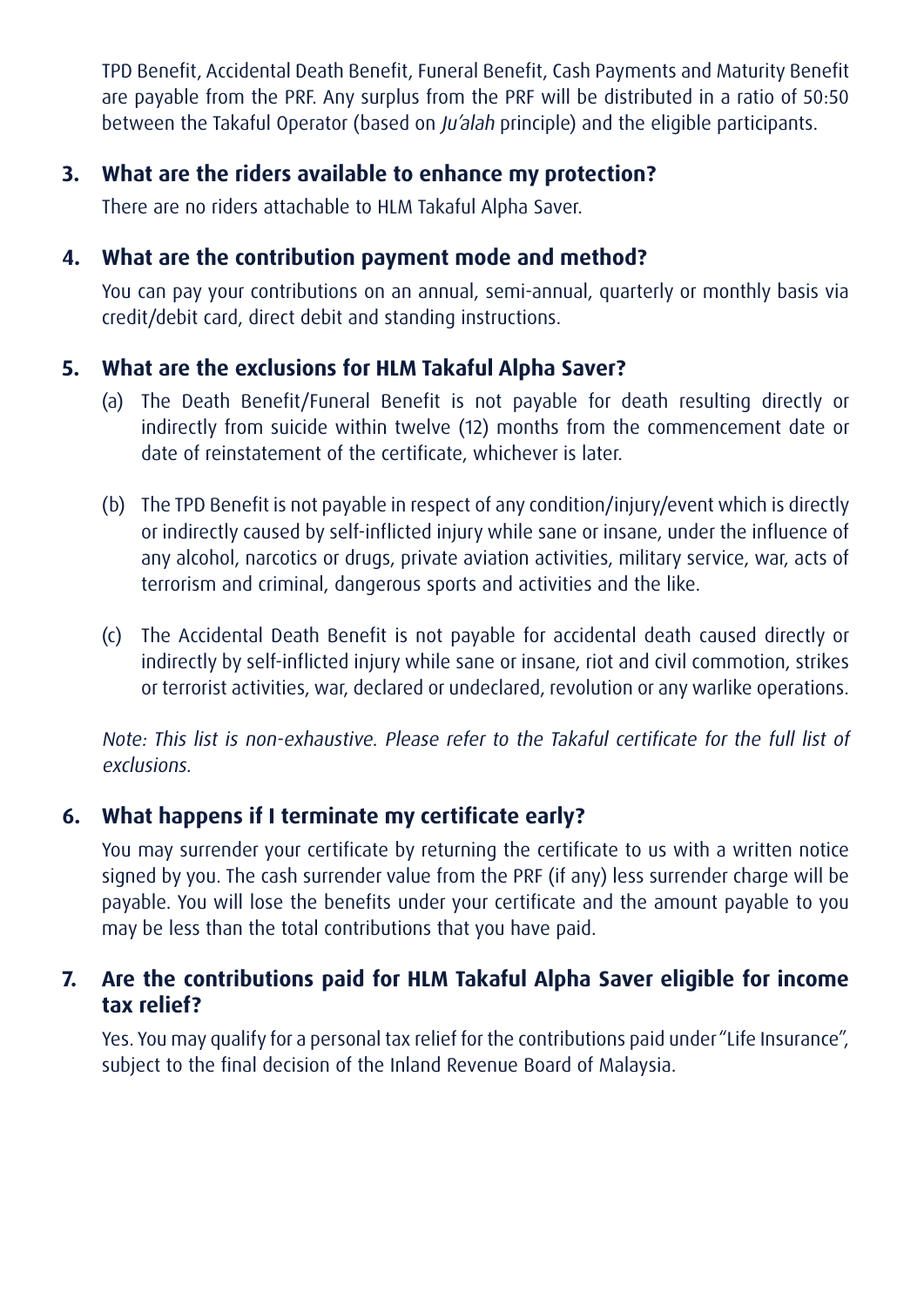### **IMPORTANT NOTES**

- 1. This brochure provides a summary of the main features of the product and is not to be construed as a Takaful certificate. You should read the Product Disclosure Sheet and Benefit Illustration for more information and the Takaful certificate for the complete terms and conditions of this product.
- 2. You should satisfy yourself that this plan will best serve your needs and that the contribution payable under the certificate is an amount you can afford.
- 3. You should provide us with sufficient and accurate information so that appropriate advice and suitability of products to meet your needs and circumstances can be given to you.
- 4. You may cancel your certificate by returning the certificate within a free-look period of 15 days after the certificate has been delivered to you. The contribution that you have paid will be refunded to you.
- 5. You are given a grace period of 90 days from the contribution payment due date. Nonpayment of contribution after the grace period may lead to reduction or early termination of your coverage. Please refer to the Takaful certificate for more details.
- 6. Participating in a regular contribution Family Takaful certificate is a long-term commitment. It is not advisable to hold this plan for a short period of time in view of the high initial costs.
- 7. If you terminate your certificate in the early years, you may get back less than the amount you have contributed.
- 8. The certificate will not provide any payments from the PRF upon early termination of the certificate except for the cash surrender value.
- 9. All ages mentioned in this brochure are on next birthday basis.
- 10. Should you require additional information about Family Takaful, please refer to the insuranceinfo booklet on "Family Takaful" at any of our branches, or visit www.insuranceinfo.com.my.
- 11. Hong Leong MSIG Takaful Berhad is a Takaful Operator licensed under the Islamic Financial Services Act 2013 and regulated by Bank Negara Malaysia.